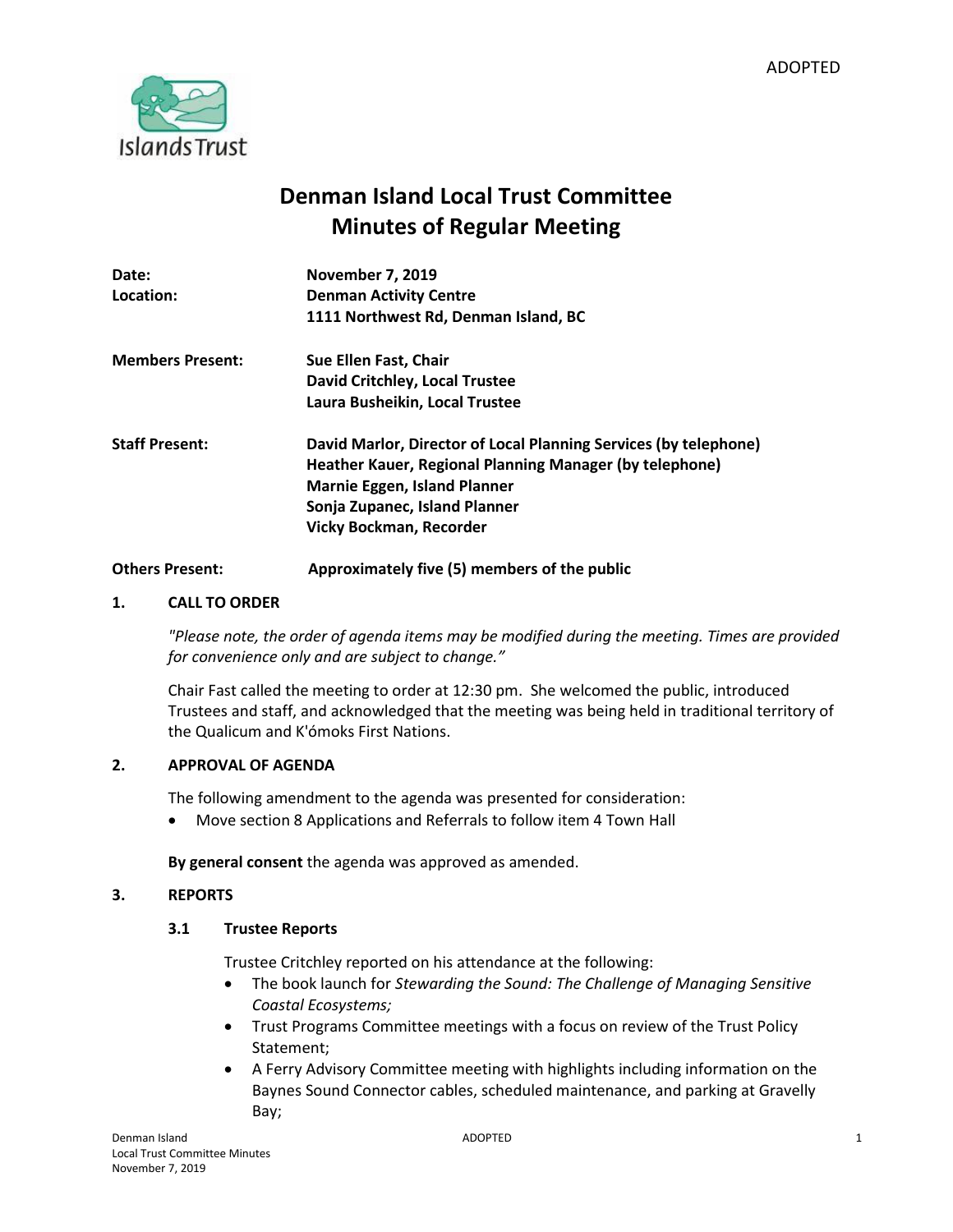The Islands Trust's visioning event: Islands 2050: Engaging about the Future of the Trust Area.

Trustee Busheikin reported on her attendance at the following:

- The book launch for *Stewarding the Sound: The Challenge of Managing Sensitive Coastal Ecosystems;*
- The Islands Trust's visioning event: Islands 2050: Engaging about the Future of the Trust Area;
- A Financial Planning Committee meeting where creation of the budget was discussed;
- The first meeting of the newly formed Climate Action Committee, a sub-committee of Denman Island Residents Association.

# **3.2 Chair's Report**

Chair Fast reported on the following meetings attended:

- The Howe Sound Community Forum which was an opportunity for representatives of communities around Howe Sound to discuss items of mutual interest;
- A Land Trust Alliance of BC meeting in Victoria;
- Executive Committee meetings;
- A Financial Planning Committee meeting addressing the advancement of the Strategic Plan.

# **3.3 Electoral Area Director's Report - none**

## **4. TOWN HALL**

A member of the public expressed concern that a herbicide was sprayed for spartina control on Tree Island recently with negative effects on sea asparagus and shellfish there; and noted that although Denman Island has been exempted from the spraying and has been successfully eradicating spartina manually, Tree Island has not been excluded from the spray program.

Trustees considered options to respond to this information with the following noted:

- The next Baynes Sound Forum will be an opportunity to bring the matter forward;
- An item was requested to be placed on the next Local Trust Committee (LTC) meeting agenda: "Response to Spraying on Tree Island".

# **8. APPLICATIONS AND REFERRALS**

## **8.1 DE-RZ-2017.1 (Denman Community Land Trust Association) - verbal update**

- Planner Eggen reported that a meeting was held with staff and Denman Community Land Trust Association (DCLTA) recently to discuss issues and ways to move forward. After consideration of the discussion and requests from the DCLTA, staff will be proposing minor amendments to the draft bylaws;
- Comments from the Islands Trust Freshwater Specialist regarding the issue of the Terms of Reference relating to the Water License were considered to be an important factor in moving the application forward in a timely manner.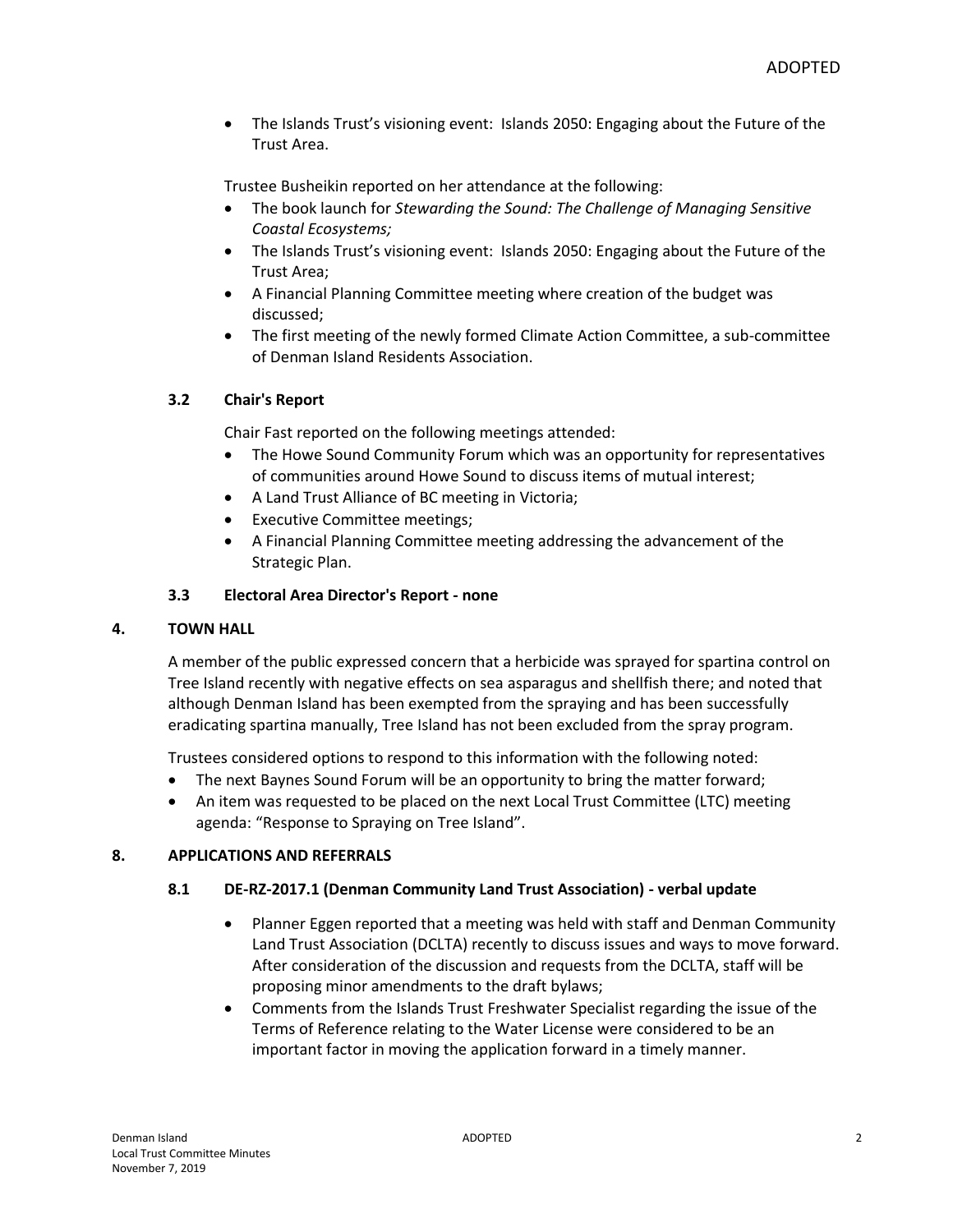# **DE-2019-085**

# **It was MOVED and SECONDED,**

that the Denman Island Local Trust Committee request Staff to move to have an early referral to the Freshwater Specialist of the Islands Trust in regard to the Denman Community Land Trust Association application for rezoning.

## **CARRIED**

 DCLTA has been following-up with the Agricultural Land Commission (ALC) Planner to provide information and request formal review and correction of the ALC's designation of the lane access as being within the Agricultural Land Reserve.

# **8.2 DE-RZ-2018.1 (Denman Housing Association) - Staff Report**

Trustee Busheikin declared a potential conflict of interest as she lives next to the site of the proposed project and left the meeting at 1:09 pm.

Planner Zupanec advised that the applicant has provided new information that may change recommendations in the Staff Report.

Simon Palmer, on behalf of Denman Housing Association (DHA), provided updated information for LTC consideration with key points noted as follows:

- The backup water supply to Denman Green to supplement the planned rainwater harvesting system was intended to be from a Comox Valley Regional District (CVRD) bulk water delivery system on Denman Island, however this is now uncertain;
- Off-island bulk water supply has been investigated and is a more economic option;
- This new backup water supply option may be at variance with Trust Council Policy 4.4.1 and the LTC was requested to exempt this policy for this application.

A Trustee suggested that early feedback from the Executive Committee regarding the issue of possible inconsistency with Trust Council Policies 4.4.1 and 4.4.2 might be useful.

Discussion continued on the following issues:

- Ensuring compliance with the BC Energy Step Code;
- A Housing Agreement or Restrictive Covenant are means to ensure affordability;
- Context for the permitted two parking spaces per unit was provided and the public will have an opportunity to provide feedback on this during public consultation;
- R4 zone does not allow for common houses; DHA proposes a common laundry facility with studio apartments above at Denman Green which might be considered as an accessory building;
- An amendment is being proposed that would exempt cisterns from maximum floor area calculations.

## **DE-2019-086**

## **It was MOVED and SECONDED,**

that the Denman Island Local Trust Committee Bylaw No. 235 cited as "Denman Island Official Community Plan, 2008, Amendment No. 2, 2019" be read a first time.

**CARRIED**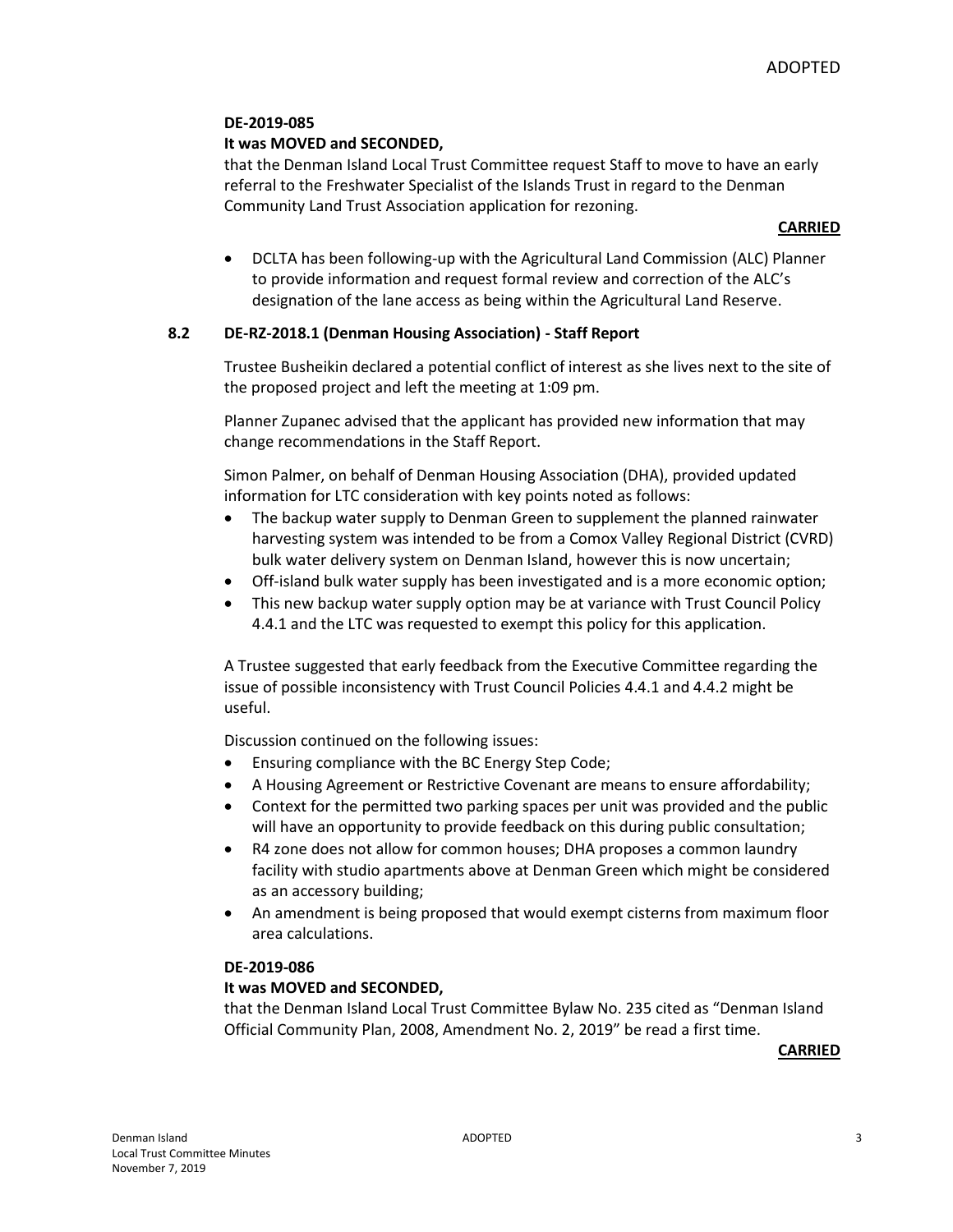**CARRIED**

# **DE-2019-087**

# **It was MOVED and SECONDED,**

that the Denman Island Local Trust Committee Bylaw No. 236 cited as "Denman Island Land Use Bylaw, 2008, Amendment No. 2, 2019" be read a first time.

## **DE-2019-088**

# **It was MOVED and SECONDED,**

that proposed Bylaw Nos. 235 and 236 be referred to the following First Nations, Local Governments and agencies for comment:

a. First Nations:

K'ómoks First Nation, Qualicum First Nation, Tla'amin Nation, Snaw'Naw'As Nation, Te'Mexw Treaty Association, We Wai Kai Nation, Stz'uminus First Nation, Lake Cowichan First Nation, Halalt First Nation, Lyackson First Nation, Penelakut Tribe, Cowichan Tribes, Laich-kwil-tach Treaty Society, Nanwakolas Council, We Wai Kum Nation, Xwemanlhkwu (Homalco) First Nation.

b. Local Governments and Agencies:

Hornby Island Local Trust Committee, Island Health, Denman Advisory Planning Commission, Agricultural Land Commission, Comox Valley Regional District, School District 71, Ministry of Agriculture, Islands Trust Freshwater Specialist.

### **CARRIED**

## **DE-2019-089**

# **It was MOVED and SECONDED,**

that the Denman Island Local Trust Committee has reviewed the Islands Trust Policy Statement Directives Only Checklist and determined that Bylaw No. 235 cited as "Denman Island Official Community Plan, 2008, Amendment No. 2, 2019" is not contrary to or at variance with the Islands Trust Policy Statement.

## **CARRIED**

## **DE-2019-090**

# **It was MOVED and SECONDED,**

that the Denman Island Local Trust Committee request staff to prepare an early referral to the Islands Trust Executive Committee of Bylaw Nos. 235 and 236 to enable development as presented in application DE-RZ-02018.1 (Denman Housing Association), as to their consistency with Islands Trust Policy Statements 4.4.1 and 4.4.2.

#### **CARRIED**

8.2.1 Correspondence from Denman Housing Association dated November 3, 2019 regarding Backup Water and Draft Timeline for Application DE-RZ-2018.1

Received.

**8.3 Mock Consolidation (Extracted Pages Only) of Official Community Plan Bylaw No. 185 showing amendments from Draft Bylaws 233 and 235** 

Received.

# **8.4 Mock Consolidation (Extracted Pages Only) of Land Use Bylaw No. 186 showing amendments from Draft Bylaws 234 and 236**

Received.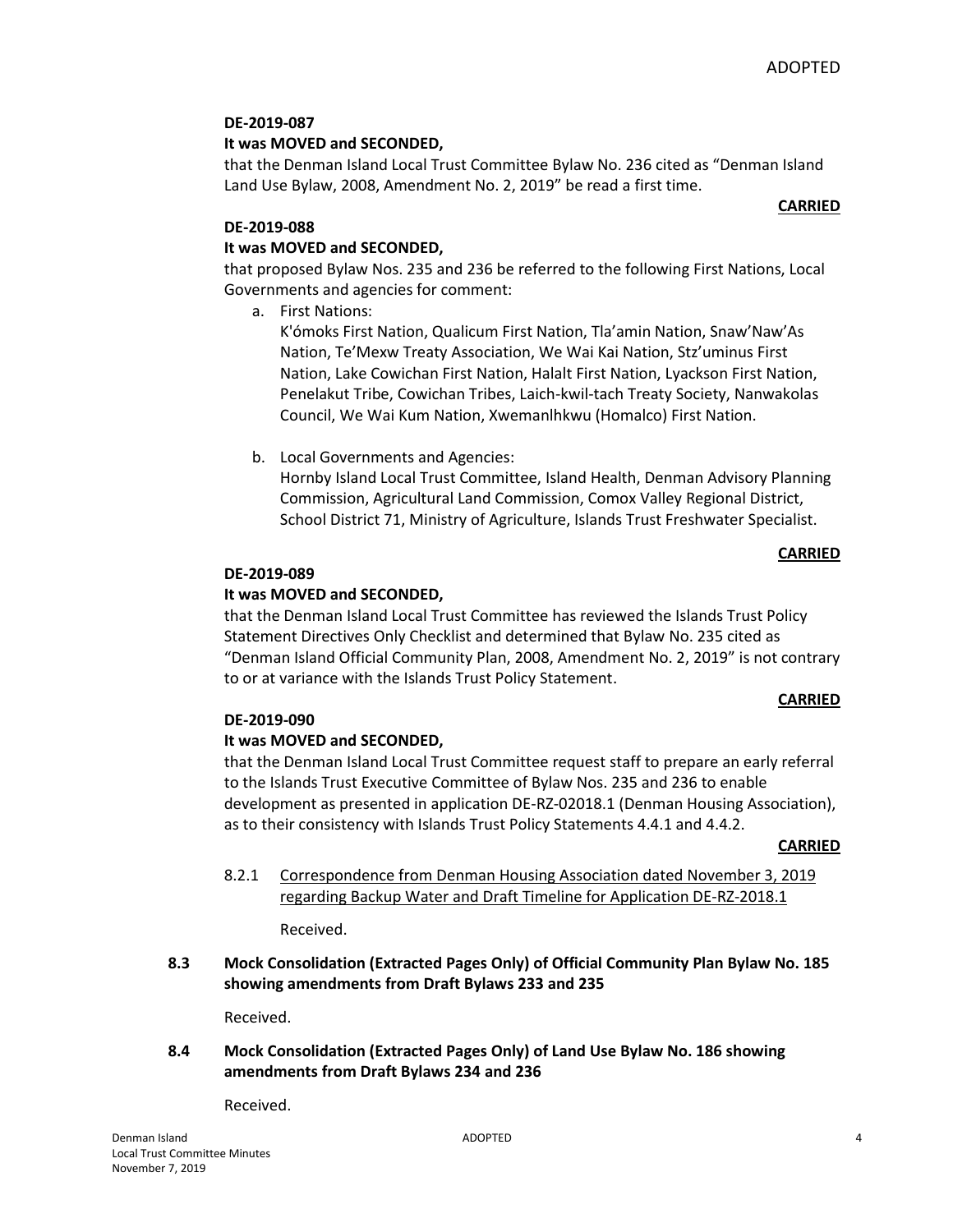Trustee Busheikin returned to the meeting at 2:05 pm.

### **5. MINUTES**

**5.1 Local Trust Committee Minutes dated October 3, 2019 - for adoption**

#### **DE-2019-091**

# **It was MOVED and SECONDED,**

that the Denman Island Local Trust Committee adopt the minutes of the October 3, 2019 Local Trust Committee meeting.

### **CARRIED**

**By general consent** agenda item 11.1 was moved to follow item 5.1.

## **11.1 Live Streaming of Local Trust Committee Meetings - Request for Decision**

Trust Council is requesting that LTCs provide an indication of interest in filming and live streaming LTC meetings. Trustee discussion of the matter included consideration of the merits and potential concerns. Some Trustees reported that initial outreach efforts have not indicated a strong community desire at this time to film and stream LTC meetings.

### **DE-2019-092**

## **It was MOVED and SECONDED,**

that the Denman Island Local Trust Committee communicate to Trust Council that its interest in filming and streaming of public meetings is minimal at present although this may change in the future.

#### **CARRIED**

Trustee Busheikin left the meeting at 2:21 pm.

- **5.2 Section 26 Resolutions-Without-Meeting - none**
- **5.3 Advisory Planning Commission Minutes - none**

## **6. BUSINESS ARISING FROM MINUTES**

**6.1 Follow-up Action List dated October 31, 2019**

Received.

# **6.2 Naming and Recognition/Traditional Place Name for Denman Island on Local Trust Committee Meeting Agendas - Staff Report**

Planner Eggen summarized the Staff Report that identifies potential steps to advance the LTC's request to use a traditional place name for Denman Island on LTC meeting agendas that are reflective of reconciliation.

A Trustee indicated a preference for a more informal approach and smaller scope than that outlined in the Staff Report; and reported that past discussions with the individuals of First Nation Bands indicated that a conversation on the topic might be a satisfactory means of gathering this information. Staff reported that Senior Intergovernmental Policy Advisor Wilcox recommends conducting the process as outlined in the Staff Report prior to use of a traditional name in official documents.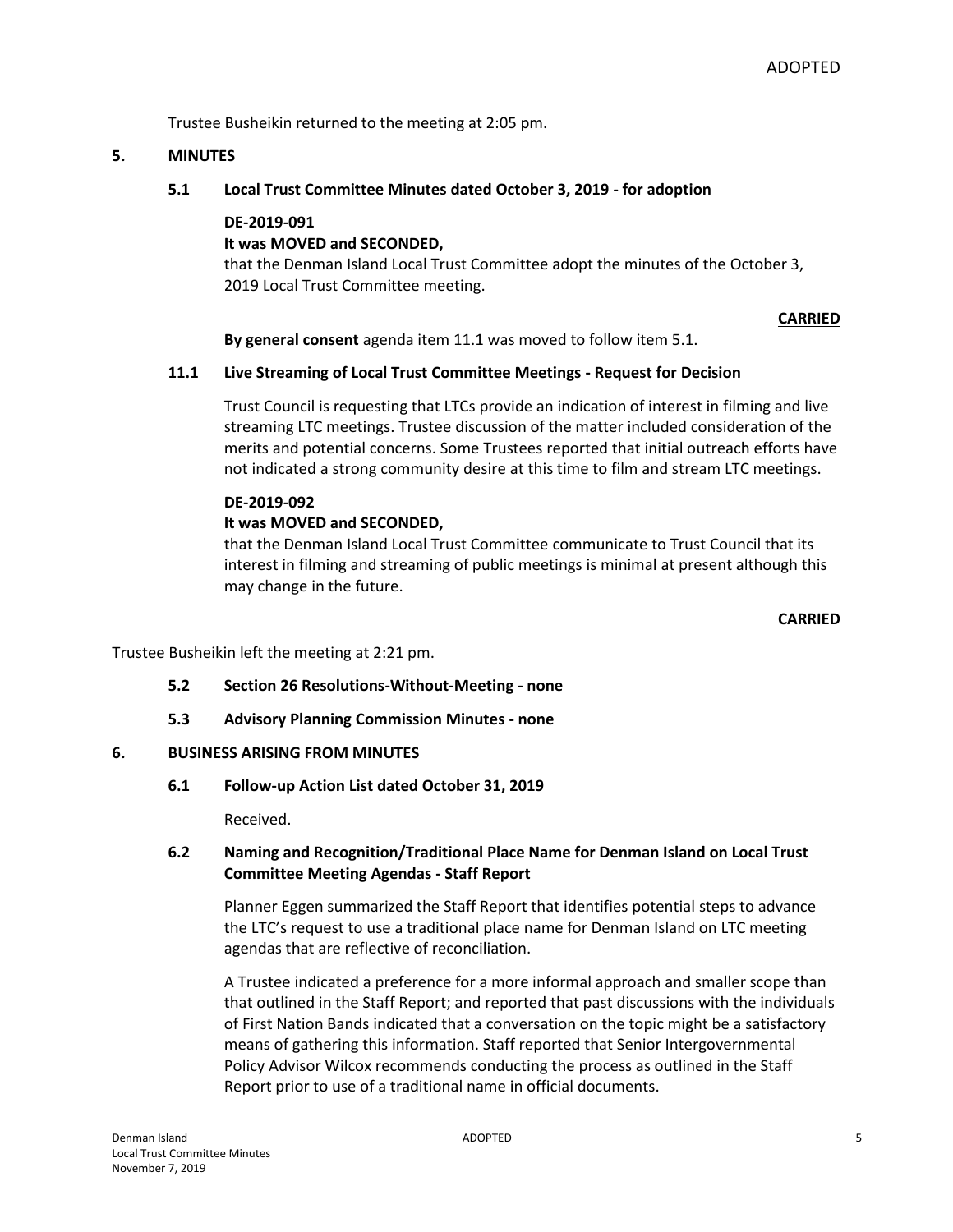## **DE-2019-093**

### **It was MOVED and SECONDED,**

that the Denman Island Local Trust Committee request staff to add the "naming and recognition/traditional place name for Denman Island on LTC meeting agendas" to the Projects List.

### **CARRIED**

## **6.3 Denman Island Planning Resources - Briefing**

Director of Local Planning Services Marlor summarized the Staff Report that responds to the LTC's request for a report with options to increase planning resources for Denman Island.

Trustees discussed the options provided and budget considerations associated with additional staffing possibilities. Chair Fast supported production of an educational brochure to manage expectations and Trustees suggested that Local Planning Committee might be encouraged to review the means to reduce the number of applications received.

### **7. DELEGATIONS - none**

### **9. LOCAL TRUST COMMITTEE PROJECTS - none**

#### **10. CORRESPONDENCE - none**

(Correspondence received concerning current applications or projects is posted to the LTC webpage)

#### **11. NEW BUSINESS**

#### **11.2 Denman Community Land Trust Association Housing Agreement – Memorandum**

Received.

#### **11.3 Request for Letter of Support for Bus Service**

Trustees considered this initiative to be worthwhile and noted that Trustee Busheikin has offered to write a draft letter in support of the proposed bus service.

#### **DE-2019-094**

#### **It was MOVED and SECONDED,**

that the Denman Island Local Trust Committee delegate to Trustee Busheikin to write a letter in support for the proposed Denman Island bus service.

#### **CARRIED**

# **12. REPORTS**

#### **12.1 Trust Conservancy Report – none**

#### **12.2 Applications Report dated October 31, 2019**

Received.